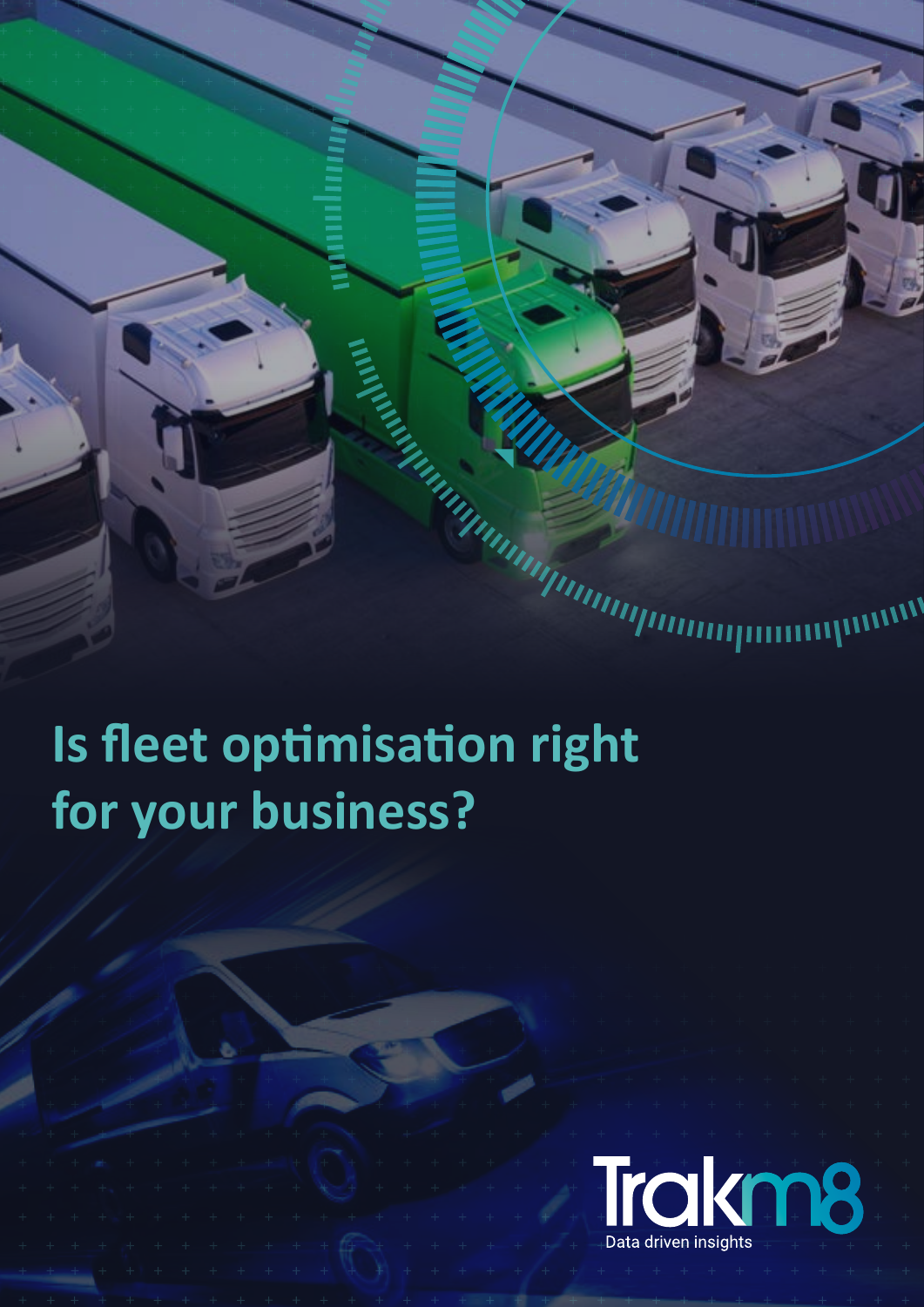# **Is fleet optimisation right for your business?**

**Telematics is now a well-established transport technology tool, delivering substantial savings for fleets of all sizes. However, while most transport operators and fleet managers are improving safety and efficiency through telematics, they are less clear when it comes to understanding the benefits of route optimisation.**

At Trakm8, we believe that route optimisation – also known as fleet scheduling - will experience the same exponential growth curve that telematics has enjoyed over the past decade.

Major fleets and forward-thinking smaller companies are already adopting the technology; and many more will follow in their wake. Optimisation can work as a stand-alone solution or alongside telematics, with the two technologies combining extremely effectively.

This white paper provides a brief overview of optimisation, summarising how it works; the key benefits; and how to build the internal business



#### **Overview**

The concept of route optimisation software is relatively straightforward: Import tasks such as deliveries or collections, and devise a manifest that carries them out in the lowest cumulative mileage.

There are a lot of basic journey planners out there, and the can be effective in a limited capacity. Planning each individual vehicle's best possible route can cut fuel bills - however a comprehensive fleet scheduling application goes several steps further. The algorithm at the heart of true optimisation software looks holistically at your resources – fleets, drivers and depots - in order to assign vehicles, timetables and schedules in the most efficient manner, whilst adhering to customer service level agreements (SLAs) such as delivery time windows.

The differences in outcomes are vast – along with a far bigger reduction in total fleet mileage and transport planning time, fleet scheduling can also substantially improve vehicle utilisation. Often this means that fleets find they can achieve the same level of customer fulfilment with fewer vehicles, boosting profitability. In fact, good scheduling software can deliver efficiency savings of up to 20%.

Best of all, you don't need to be a rocket scientist to benefit from route scheduling software, as the algorithms do the heavy lifting for you. A good fleet optimisation system should be user-friendly and straightforward. There's a common misconception that optimisation will only work if you're already using fleet management software, or telematics. The reality is that it is a standalone technology. In fact, most of our customers manually planned their transport operations before investing in our fleet scheduling solutions.

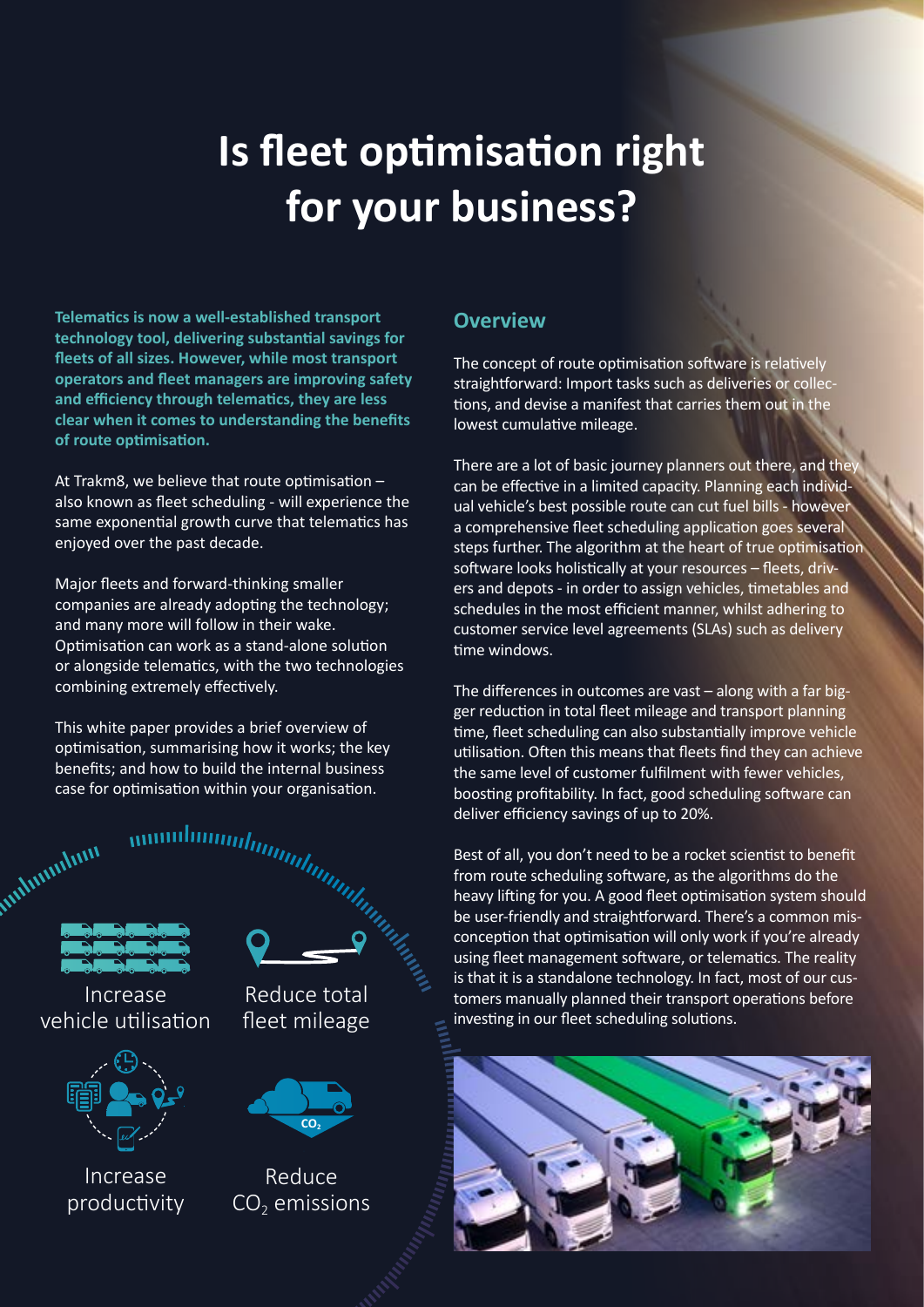

<u>andmumlun</u>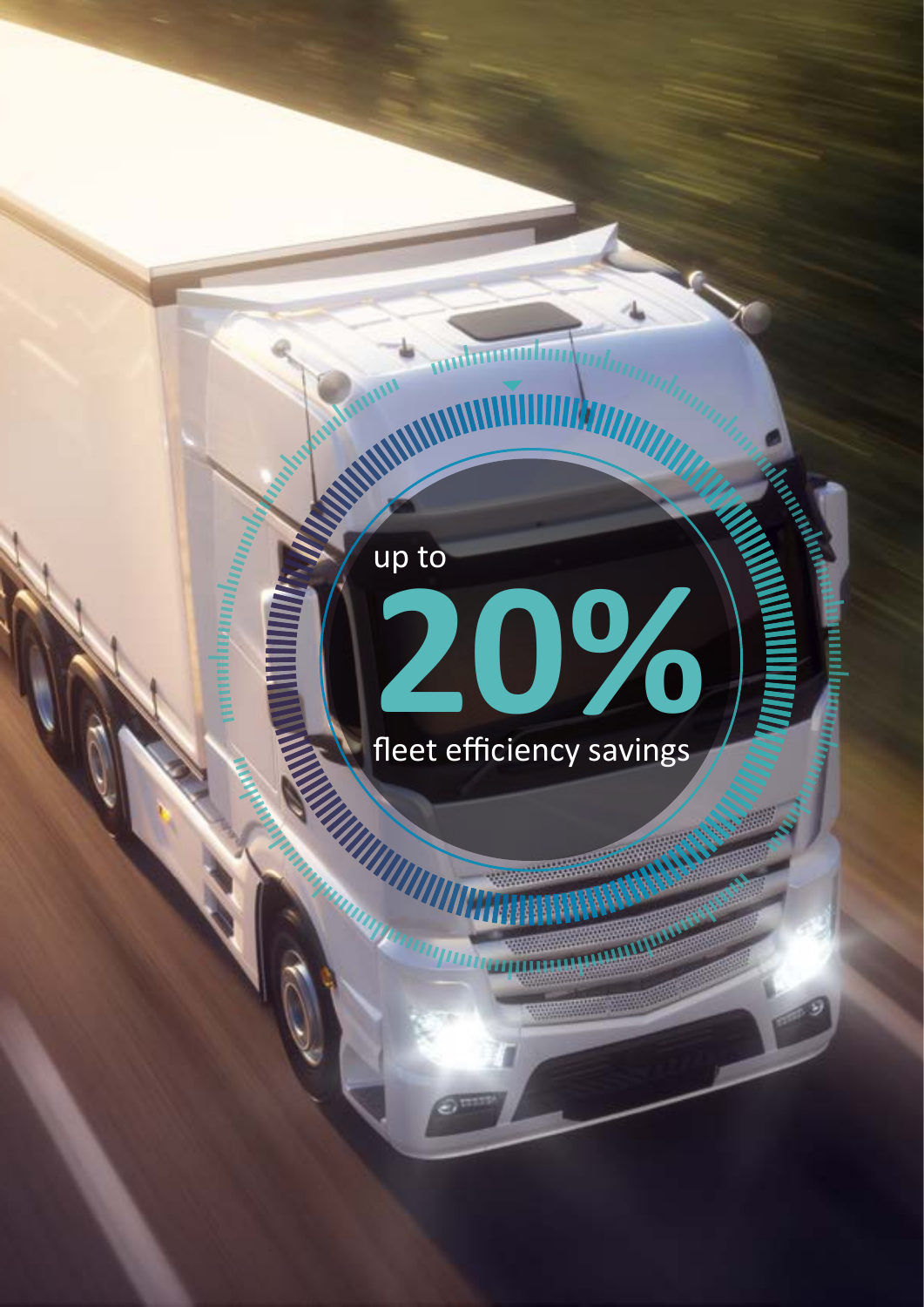#### Fleet optimisation

# **How it works**

**Optimisation is powered by a highly-sophisticated algorithm, enabling it to make millions of calculations in a fraction of the time that it would take human planners.**  It also delivers extremely accurate results. Here is a stepby-step guide to the key stages of the process:

**1. Step**

**Step**

**Step**

#### **Set up your resources**

Configuring your resources correctly is vital to the successful deployment of optimisation software – and the more information you can feed the algorithm, the better the results it delivers. At a very basic level, resources are primarily comprised of your vehicles and people. However, proper optimisation software can take into consideration a vast array of characteristics for both elements. These include vehicle capacities; frozen/chilled compartments; operating times and costs; vehicle characteristics such as tail lifts or body specifications; tachograph requirements; and driver skills or qualifications such as fork lift operator or ADR licences.

Furthermore, the best optimisation software should be able to account for other factors such as lunch breaks, statutory breaks and permitted total driver hours – crucial for fleets with O-Licences.

# **2.**

**Import jobs**

Optimisation algorithms can take into account a near-limitless number of factors when it comes to tasks or jobs, such as deliveries and collections. Again, the more information you can give the algorithm, the better the results. This could include customer-specified delivery time slots; whether the order requires two-person delivery for bulky items such as white goods or furniture; and whether the goods need to be chilled or even frozen.

## **Optimise**

This is when the magic happens! Punch that button and the algorithm will begin to calculate the most efficient way to meet all of your objectives. It will achieve this in the lowest cumulative mileage, and using the least possible number of vehicles and people. If you ever watch our optimisation process, you'll see the total mileage decrease, in real time, as the algorithm finds ever-better ways to get the jobs done.

**4. Step**

**3.**

### **Distribute driver schedule**

The simplest option is to print out a manifest for each driver. However, a far more efficient method would be for the optimisation software to automatically send jobs to a device such as a smartphone or PDA for electronic proof of delivery (ePOD), as these devices also generate realtime notifications once the order has been completed.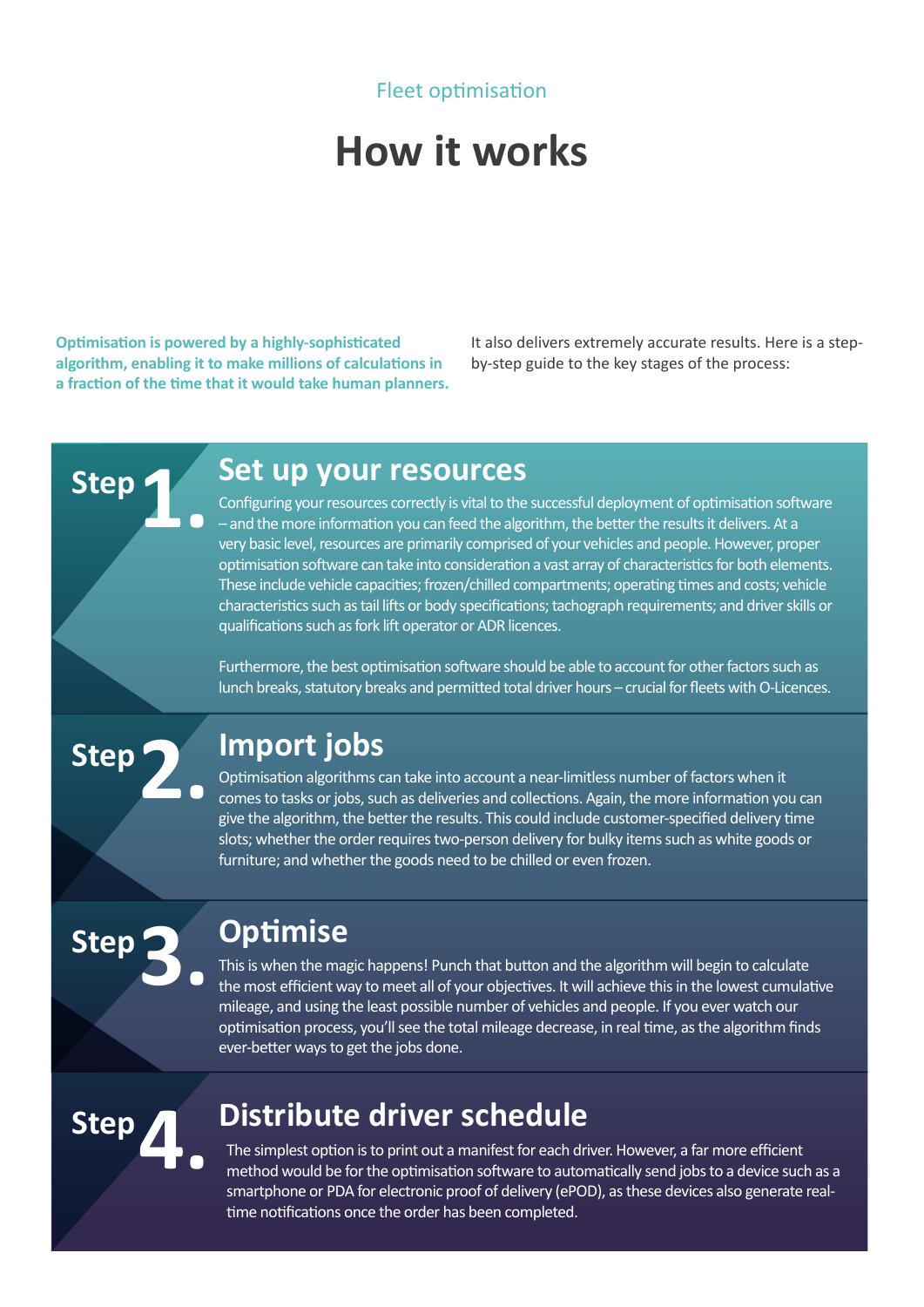

#### **Dynamic scheduling**

Dynamic scheduling is the industry term for optimisation in real time. For complex operations such as same-day shopping delivery with specified time slots, the algorithm is using live telematics data to constantly adjust the schedules as new jobs are received.

However, even in operations which plan today for tomorrow, dynamic scheduling enables them to quickly react to changing scenarios such as a last-minute order from a valued client.

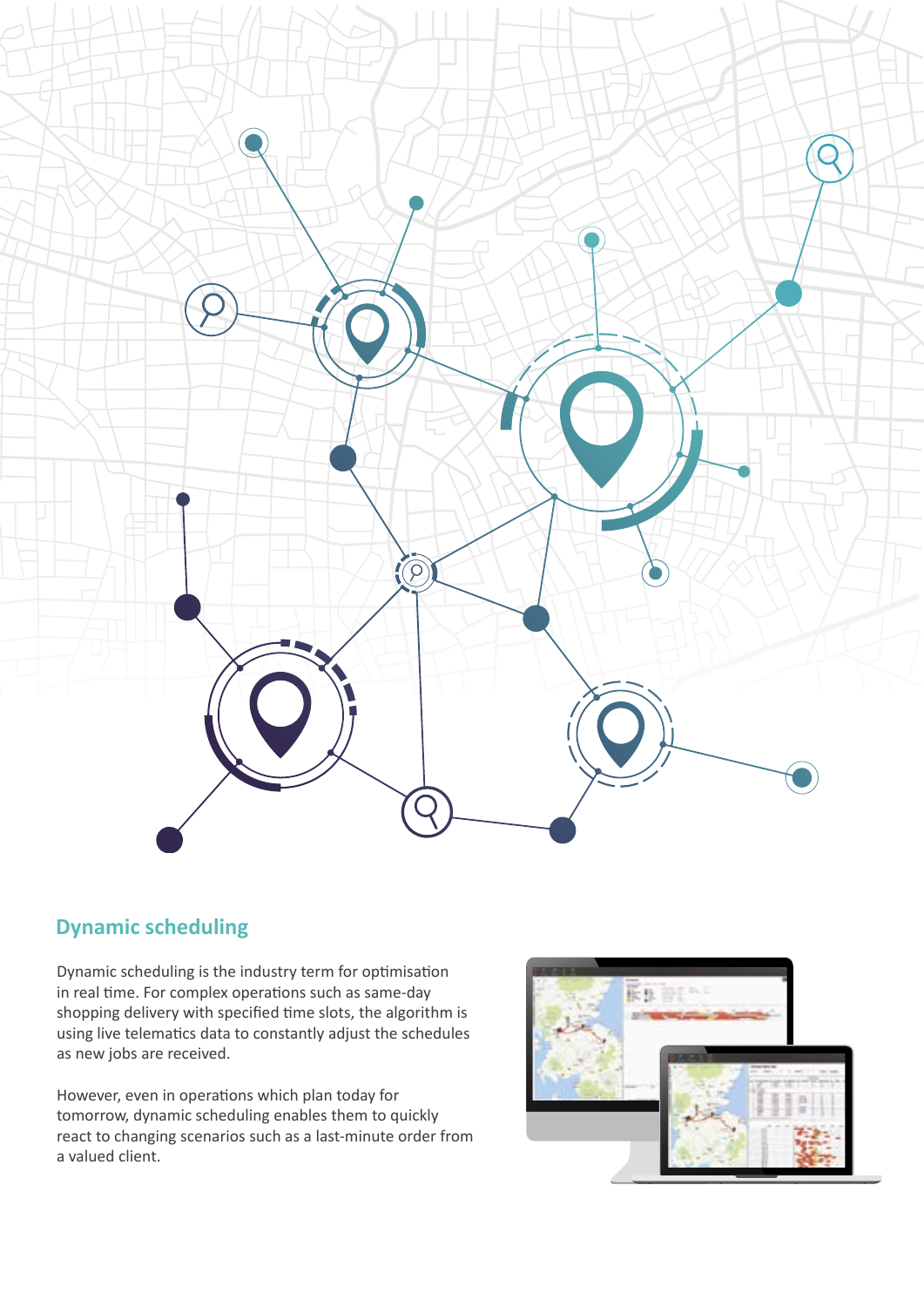#### Fleet optimisation

# **Benefits**

**The key benefits of using fleet scheduling software include substantial savings on fuel, which in turn reduces your CO2 emissions from road transport. Our customers have reported total fleet mileage reductions of up to 20% after implementing Trakm8 Optimisation. In addition, the human resource required is drastically reduced compared to manual transport planning, enabling you to deploy that resource elsewhere in your organisation.**

Improved vehicle and driver utilisation means that many of our customers find they actually have more resources than they need. For some that translates into a direct saving as they take vehicles off hire, or reduce the number of subcontractors and expensive agency drivers they require. Clearly these are bottom-line savings which improve margins.

However, the efficiency benefits of increased vehicle utilisation can be realised in other ways, depending on your business model. For example, a home shopping delivery business would be more interested in increasing productivity than downsizing its fleet. One of our customers increased the number of deliveries it could make by 33% thanks to fleet scheduling. Or perhaps as a third-party logistics provider, you could bid more competitively for a contract, knowing that you could deliver it using fewer resources and assets than your peers.



#### **Integration**

Like most technology-driven solutions, route optimisation software is rapidly evolving. And the good news is that these changes are designed to make fleet management easier, rather than more complex.

One of the biggest trends is integration, with a strong focus on the vehicle connectivity provided by telematics. Combining the two creates a compelling solution that becomes much more than the sum of its parts.

Fleets also benefit from full tracking of planned versus actual performance, driver behaviour systems, PDA data capture, fleet efficiency tools and risk mitigation – all from one very easy, intuitive interface. Integrating optimisation with these solutions offers a quantum leap forward for fleets, in terms of further cutting costs and carbon emissions while boosting productivity.

The best fleet scheduling and optimisation software providers will also have a great deal of experience and expertise in integrating with other third-party applications, such as accounting or back office systems. This helps reduce duplication of effort and ensure that the management team has access to all of the right information with the minimum of fuss.

With such attractive savings on offer, it begs the question as to why more fleets don't already use route planning software, or at least explore it as an option. In our experience, one of the biggest barriers is purely psychological; in that fleet managers worry that route optimisation might be a totally new and alien proposition. You might also run into resistance from financial directors or CEOs, with whom new investment can often be a hard sell.

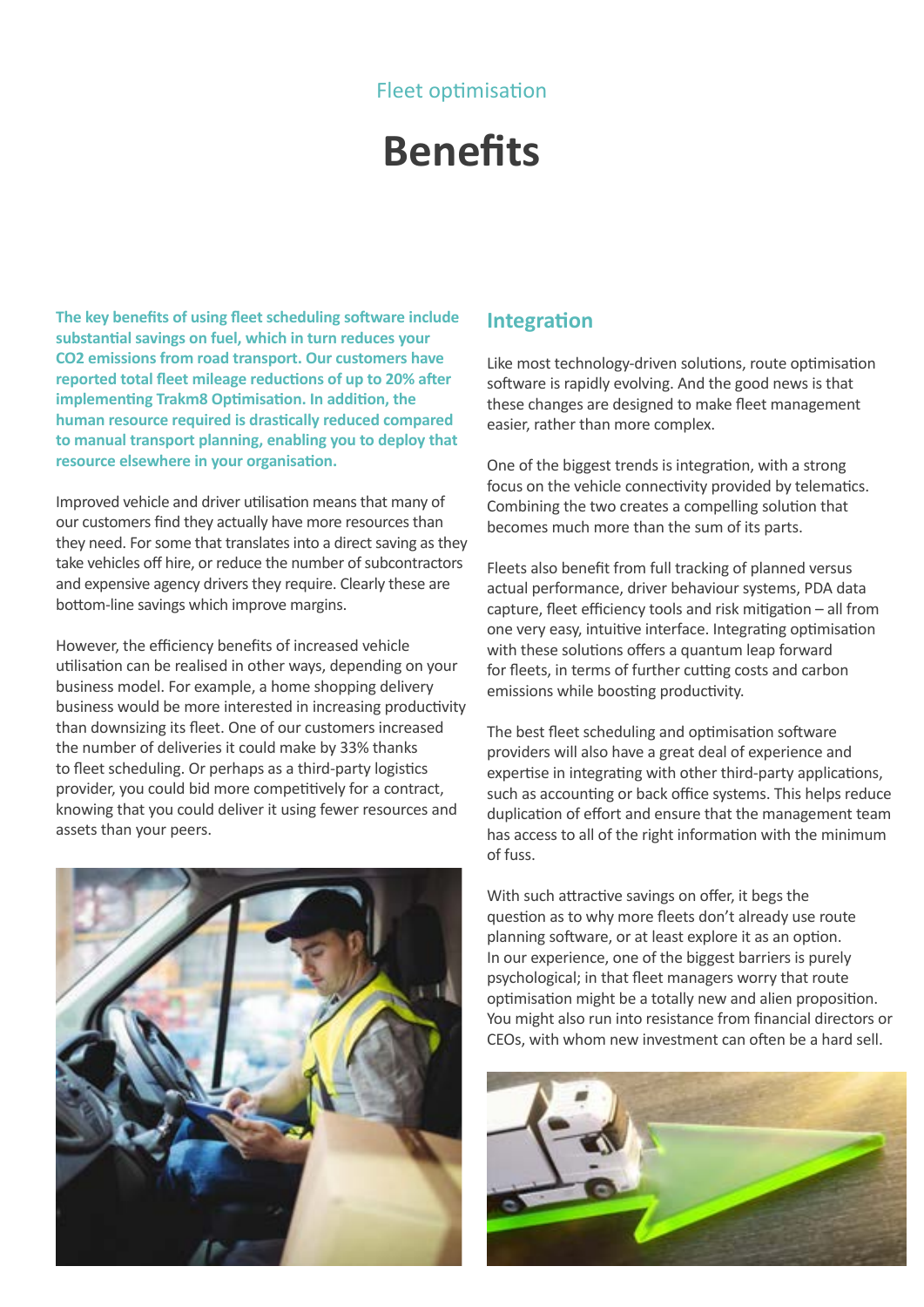# *Building the business case*







Optimisation software should always deliver a return on investment (ROI). In order to ascertain whether optimisation software will benefit your business, you first need to define your objectives for potential adoption. These typically fall into one or more of the following categories:

---------------------

**ITALIAN** 

- -----------------operating cost reduction r.
- enhanced customer service
- Improved vehicle utilisation П
- full or semi-automation of existing planning processes

Typically, these factors are directly related to the number of vehicles you operate and your total fleet mileage incurred. How you use your fleet is also critical - vehicles visiting multiple locations every day stand to benefit more from a multi-stop route planner than those making basic 'A to B' trips. A good solutions provider should be able to optimise even highly complex operational demands like time-sensitive deliveries, sites that only allow in certain types of vehicles, and driver working hours.

The best providers will make these decisions simple for you, by carrying out a benchmarking exercise. Benchmarking is where analysts take historical fleet operations data and run it through optimisation algorithms to calculate what savings you could make by using scheduling software. Some offer free benchmarking as a way of demonstrating the potential return on investment. This de-risks investment decisions for senior management; and helps transport operators to build the business case for optimisation with their procurement departments.

## **Free Benchmarking Offer**

If you are interested in a free fleet benchmarking from Trakm8, please fill out our quick and easy enquiry form at **[get.trakm8.com/free-benchmarking](https://get.trakm8.com/free-benchmarking)**

#### **Want to know more?**

Contact us by telephone **+44 (0) 330 311 5157**  or by email at **[info@trakm8.com](mailto:info%40trakm8.com?subject=Trakm8%20Optimisation%20Enquiry)**